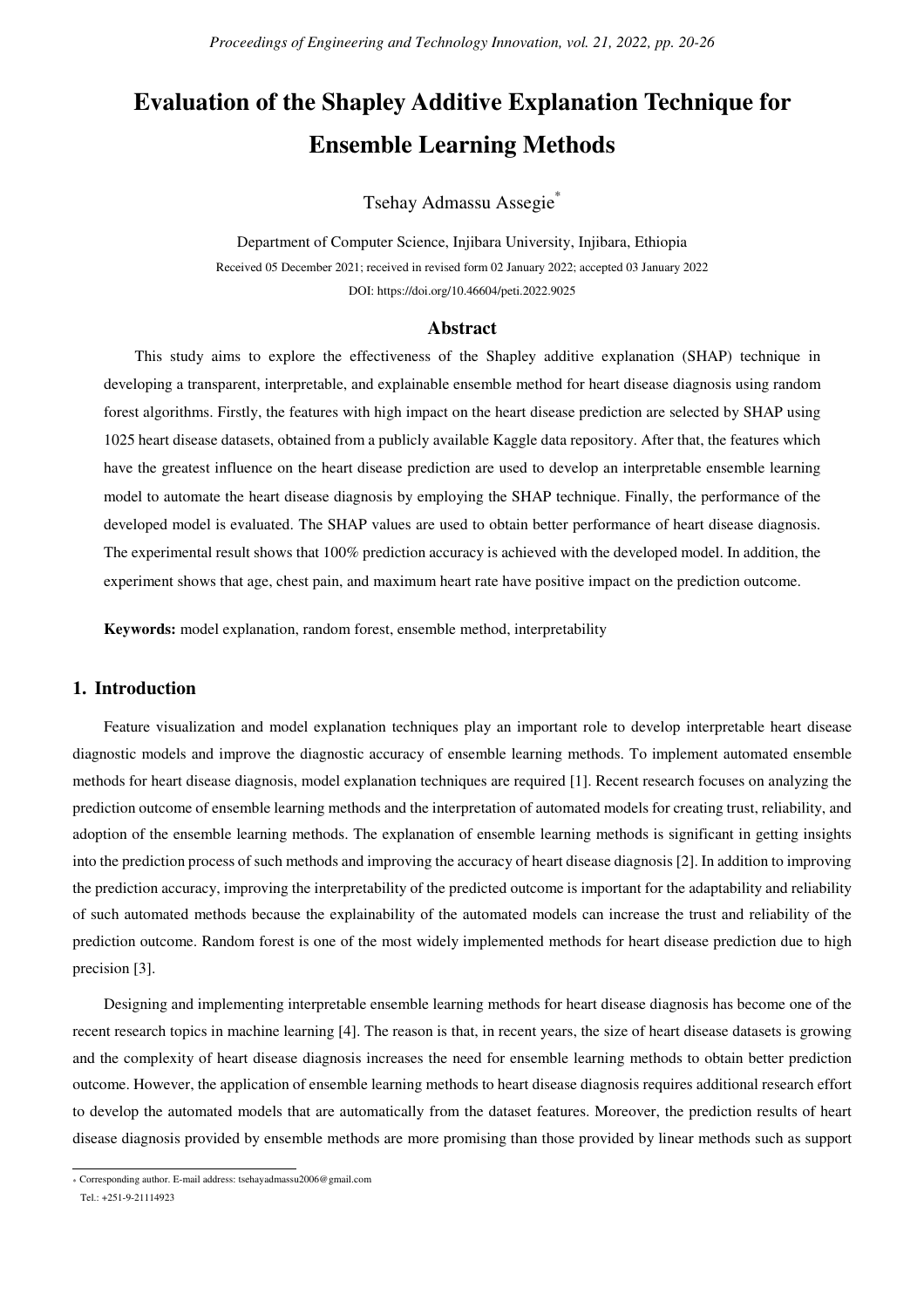vector machines [5]. Thus, to develop reliable and adaptable ensemble learning methods for heart disease diagnosis, model interpretation is highly required. The reasoning for the prediction outcome made by the ensemble learning methods is important for domain experts to make decisions on whether the outcome is accepted.

This study aims to improve the accuracy of an existing ensemble learning method for heart disease prediction by employing the feature visualization technique and the Shapley additive explanation (SHAP) values with the real-world heart disease datasets obtained from Kaggle data repository. Experiments are conducted to analyze the features with significant influence on the prediction outcome by the SHAP values. Overall, this study aims at achieving the following specific objectives. 1) The study provides a comprehensive and thorough analysis of the literature on the SHAP model explainability technique. 2) The study explores heart disease features that have significant influence on the prediction outcome of an ensemble method using random forest. 3) The study designs and implements a trusted and reasonable ensemble-based heart disease diagnosis method. 4) The study evaluates the performance of the developed ensemble method for heart disease diagnosis and analyzes the effectiveness of the SHAP technique in explaining the ensemble method.

#### **2. Literature Review**

Recent research has shown significant improvement in the performance of heart disease diagnosis using ensemble learning methods such as random forest on complex training samples [6]. The evaluation and interpretation of ensemble learning models for heart disease diagnosis have become an active field of research [7]. Model interpretation is gaining much attention and research effort due to the fact that data scientists have noticed the importance of explaining why machine learning models have predicted an instance as a positive or negative class in the medical domain. Interpretability is aimed to increase the trustworthiness and reliability of the predictive outcome made by machine learning models on risky decisions, particularly in the medical domain such as the prediction of diabetes disease [8]. Interpretability has become a major concern in developing robust and trusted machine learning models for heart disease diagnosis. Numerous previous works have investigated the predictive models of heart disease using machine-learning ensemble methods and deep learning algorithms. Literature also shows that high accuracy is attained with the ensemble and deep learning methods [9]. However, the models are not widely adopted due to the lack of interpretability and transparency.

Model transparency, auditability, and explainability of ensemble learner models are critical to provide a maximally accurate heart disease prediction [10]. Additionally, domain experts, regulators, or policy makers demand medical diagnostic models to be transparent and interpretable. Thus, in medical diagnosis, the very simple predictive models such as logistic regression or decision trees are still widely employed for medical diagnosis. However, the superior predictive power of modern machine learning algorithms in solving complex problems with the growing size of datasets is not leveraged with simple models. Thus, much research effort is needed to develop understandable medical diagnostic models and frameworks for making the "black box" machine learning models transparent, auditable, and explainable. The interpretability of models is gaining much research attention due to three reasons. First, predictive models are widely employed in different areas. Second, simple models are not effective to provide good performance on complex problems. Lastly, there is growing failure of adoption of complex models due to the interpretability and transparency problems.

Interpretable and explainable machine learning is regarded as a process, encompassing three high-level stages [11]. First, model interpretability is critical to understand ensemble learning models and datasets. Second, model interpretability is important to improve the performance of models using explainable artificial intelligence (AI) methods. Third, model interpretability and explanation are applied to refine and optimize machine-learning models. For instance, this study presents an application where interpretability is important. For heart disease prediction, the goal is to identify the patients to be classified into heart disease positive or heart disease negative classes. Specifically, the problem is framed as a binary classification problem where the goal is to predict whether a patient is suffering from heart disease or not by considering the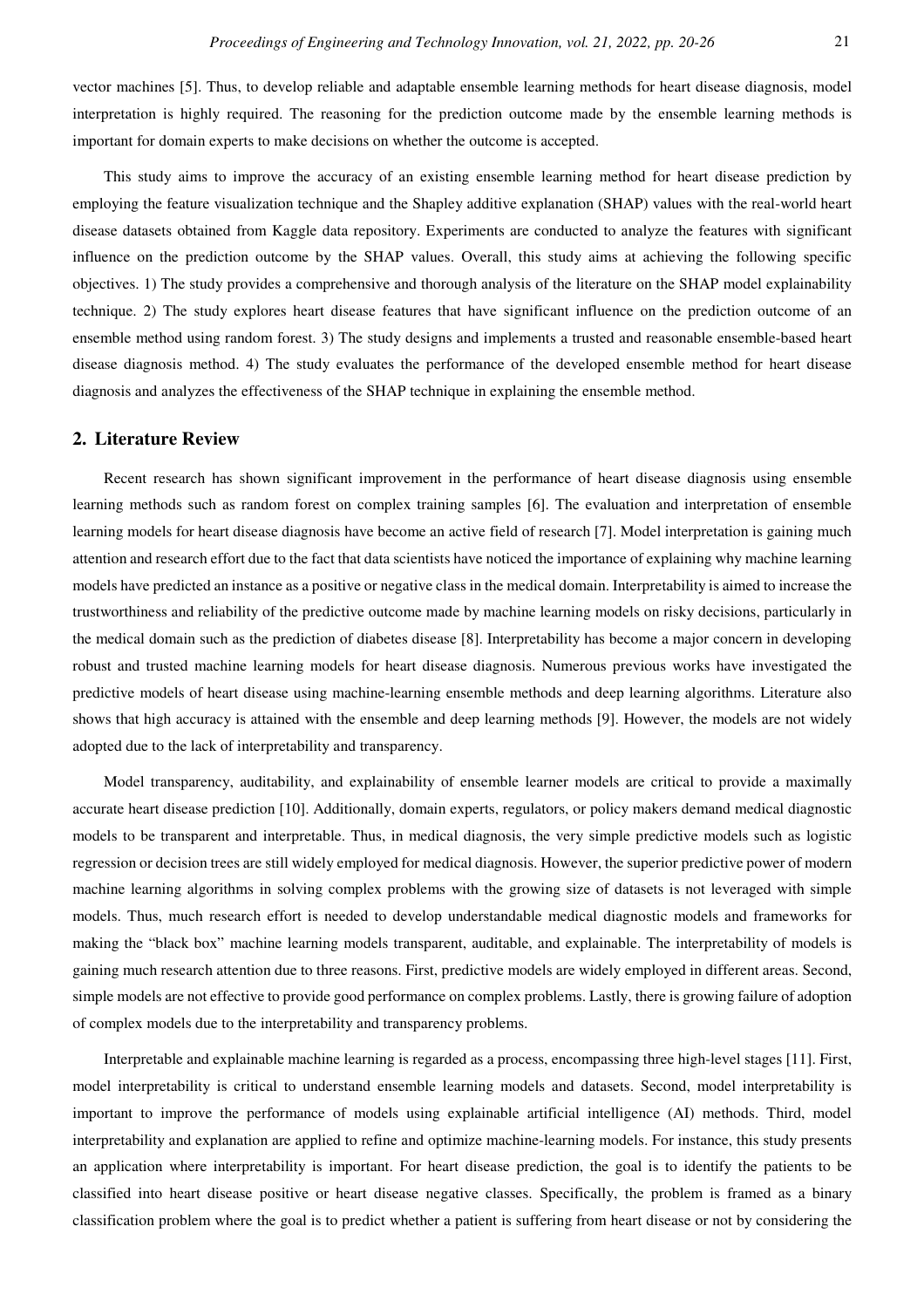related factors: heart rate, maximum heart rate achieved (thalach), presence or absence of chest pain (cp), fasting blood sugar level (fbs), cholesterol level (chol), presence or absence of the exercise-induced angina, total resting blood pressure (trestbps), sex, age, slope, resting electrocardiogram (restecg), old peak, and other patient conditions.

The contribution of this study is the use of the SHAP values to explain and interpret the prediction outcome of random forest with the SHAP technique. The literature shows that only few works are published regarding the explainability of ensemble learning methods on heart disease diagnosis [12]. However, the existing models do not explain the prediction outcome. To the best of the author's knowledge, there are no prior published works on the use of interpretable random forest-based heart disease prediction models.

This study explores the application of SHAP in the machine-learning context for medical diagnosis using heart disease datasets as a case study. Overall, the study is designed to answer the following research questions: (1) How to increase the reliability of ensemble learning methods such as a random forest model for heart disease diagnosis? (2) How does the random forest model make predictions with heart disease datasets? (3) How to improve the prediction outcome of an ensemble learning method for heart disease diagnosis? (4) What is the influence of heart disease features on the prediction outcome of the random forest model? Overall, the design and implementation process of the proposed automated heart disease diagnosis system is demonstrated in Fig. 1.

The purpose of this study is to develop a more interpretable and accurate automated heart disease diagnosis model using the random forest model and the SHAP technique. The reliability of the proposed model will be illustrated with the model prototype, and verified with real-world heart disease datasets.



Fig. 1 The process of model explanation with SHAP

## **3. Design Methodology and Implementation**

The complexity of ensemble learning methods and the growing size of real-world heart disease datasets limit the ability to understand what a model has learned or why a given prediction is made, acting as a barrier to the adoption of machine learning [13]. Additionally, from a legal or regulatory perspective, it is required to explain the prediction outcome of a machine-learning model. Machine learning explainability (MLX) is a process of explaining and interpreting an ensemble learning model. To conduct the study, the author collects 1025 real-world heart disease datasets from University of California Irvine (UCI), obtained from a publicly available Kaggle data repository, to the scientific community for experimentation. In this study, SHAP is employed to generate different explainers: objects used to compute the SHAP values for each sample in the datasets. These values represent the impact of certain features on the prediction outcome. Positive values contribute to increasing the final probability, and negative values contribute to decreasing the probability.

The experiment is performed on the Jupyter Notebook in Python 3.7. The datasets are in comma-separated value (CSV) file format. To be used for analysis, the data is imported to the Jupyter Notebook Python environment using Panda's data analysis library in the form of the data frame. The libraries used for data transformation include Pandas, Matplotlib, Scientific learning kit, and SHAP. To develop a model for heart disease diagnosis, the author employs random forest algorithms. The datasets are divided into a training set and a testing set. The training set includes 70% of the datasets or 717 observations, and the testing set includes 30% of the datasets or 308 observations.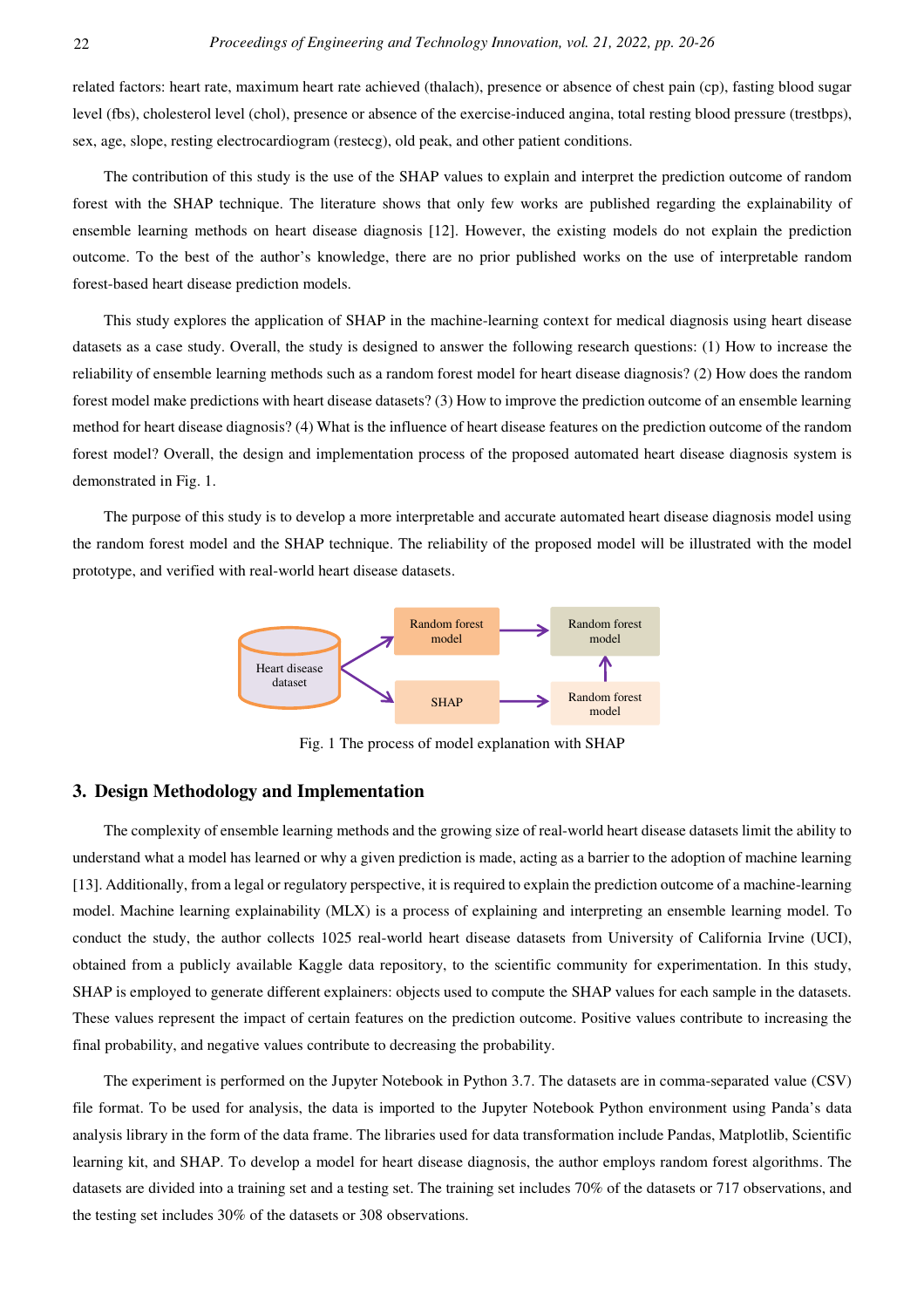## **4. Existing Design**

Fig. 2 shows an existing ensemble learning-based automated heart disease diagnosis system. As can be seen, a model is developed using a feature selection method to improve the prediction outcome. While the application of feature selection improves the prediction accuracy of the system, the reliability and interpretability of the existing model limit the adaptability of such a model in the real-world scenario. Thus, to address the existing gap (i.e., the lack of reasoning) for the prediction outcome of the ensemble learning model on heart disease diagnosis, the study proposes a new model with the help of the SHAP technique to increase the trust of domain experts on using automated models in decision-making. Overall, this study aims to introduce the SHAP technique for model explanation as demonstrated in Fig. 1.



Fig. 2 The existing design

## **5. Experimental Results and Discussion**

This section presents the application of SHAP values for explaining and interpreting the prediction outcome of a random forest model on heart disease diagnosis. The experiment is conducted with SHAP for heart disease prediction with random forest algorithms. To evaluate the proposed random forest model, the author employs SHAP for improving the model performance and interpretability. The experiment is designed to explain the prediction output of the random forest model (i.e., the prediction of heart disease positive or heart disease negative). The author employs the heart disease prediction outcome as a case study to evaluate the interpretability of a random forest model using SHAP. The empirical analysis is conducted to evaluate SHAP-scores using heart disease datasets.

All experiments are implemented in Python 3.7 on Jupyter Notebook environment. The experiment is performed on Intel(R) Core(TM) i7-8565U CPU, 1.80 GHz, 1992 MHz, 4 Core(s), 8 Logical Processor(s) using Microsoft Windows 10 Pro 64-bit version. For data management and optimization, Panda's library is used. The SHAP values of each feature in heart disease datasets are demonstrated in Fig. 3.

As observed from Fig. 3, chest pain (cp), the number of major vessels colored by fluoroscopy (ca), and thalassemia (thal) are the factors that contribute to the model's prediction. Thus, the number of major vessels colored by fluoroscopy (ca), chest pain (cp), and thalassemia (thal) are the features that have the greatest influence on the prediction outcome of the ensemble model. As demonstrated from the experimental result in Fig. 3, a patient with chest pain is most likely predicted as a heart disease patient by the developed random forest model. The number of major vessels colored by fluoroscopy (ca) has the second most impact on the model output. As observed from the plot given in Fig. 3, the features with lower SHAP values include resting electrocardiogram (restecg), fasting blood sugar level (fbs), and slope.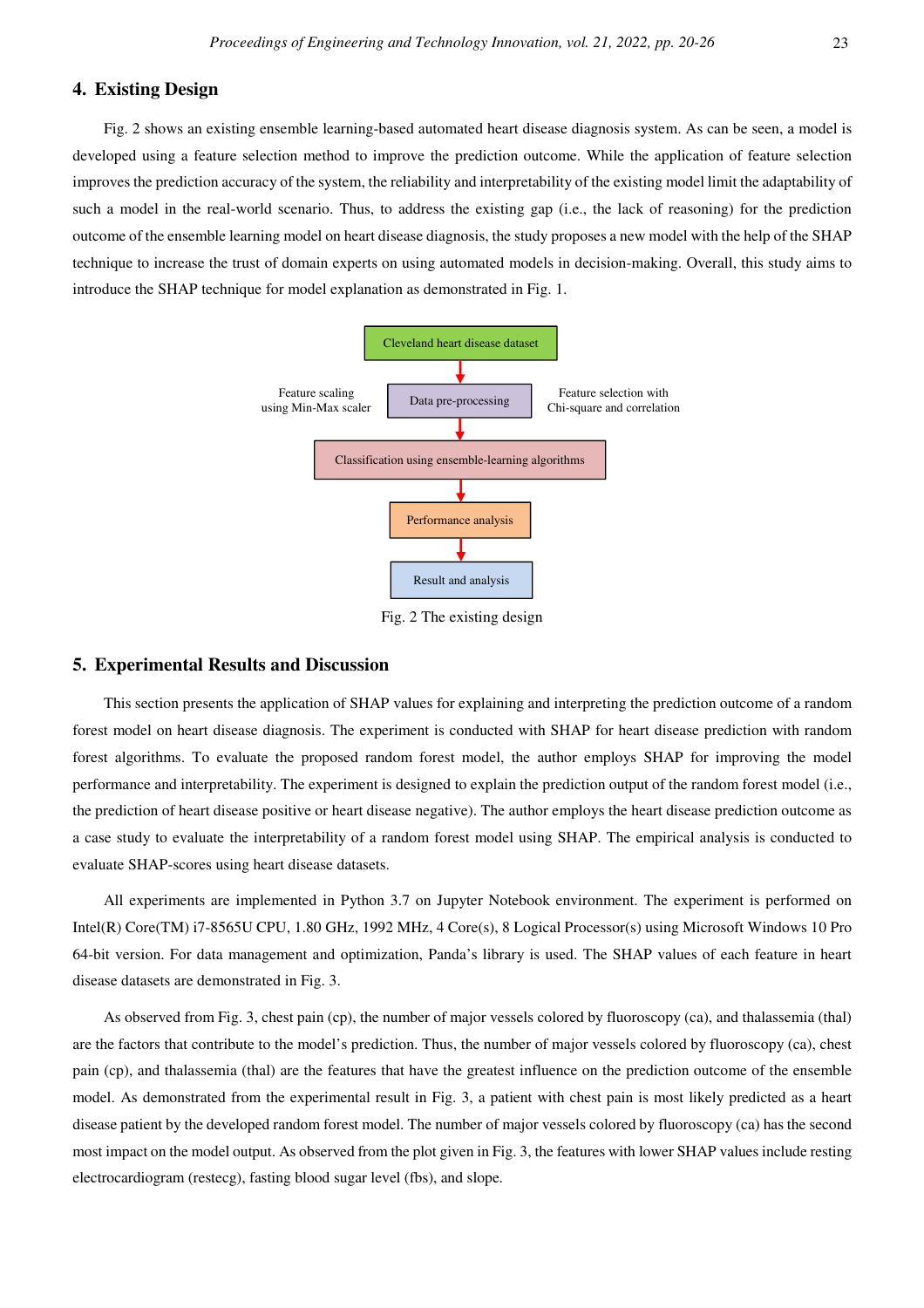The features with lower SHAP values have less impact on the model output as compared to the features with higher SHAP values. The features having high SHAP values impact the model output on the positive class (i.e., heart disease patients). In contrast, the features with lower SHAP values have positive impact on the predictive outcome of heart disease negative (i.e., patients without heart disease). The feature "resting electrocardiogram (restecg)" shows that the lowest SHAP value (approximately 0.4 SHAP value as illustrated in Fig. 3) has positive impact on the predictive outcome of the negative class (class o). Another important plot for analyzing the impact of features on the model output is the SHAP waterfall plot, demonstrated in Fig. 4.

Fig. 4 demonstrates the impact of heart disease features on the random forest model output on heart disease prediction. As observed from Fig. 4, the number of major vessels colored through fluoroscopy (ca) has the highest impact for the class of heart disease positive, but is the second most impactful feature for the positive prediction outcome using the SHAP summary plot demonstrated in Fig. 3. Ranked below the number of major vessels colored by fluoroscopy (ca), chest pain (cp), and thalassemia (thal) are the features which influence the model's prediction towards the class of heart disease positive. In contrast, slope, age, resting electrocardiogram (restecg), exercise-induced angina, and total resting blood pressure (trestbps) influence the model's prediction towards the class of heart disease negative. Features such as maximum heart rate (thalach), fasting blood sugar level (fbs), and cholesterol level (chol) have lower effects on the model's prediction as compared to other heart disease features as demonstrated in Fig. 4.

Fig. 5 demonstrates the interaction plot between maximum heart rate (thalach) and cholesterol level (chol). As illustrated in Fig. 5, maximum heart rate (thalach) and cholesterol level (chol) have a linear relationship with each other, showing that they are highly correlated. The strong correlation between them indicates their dependency on each other.

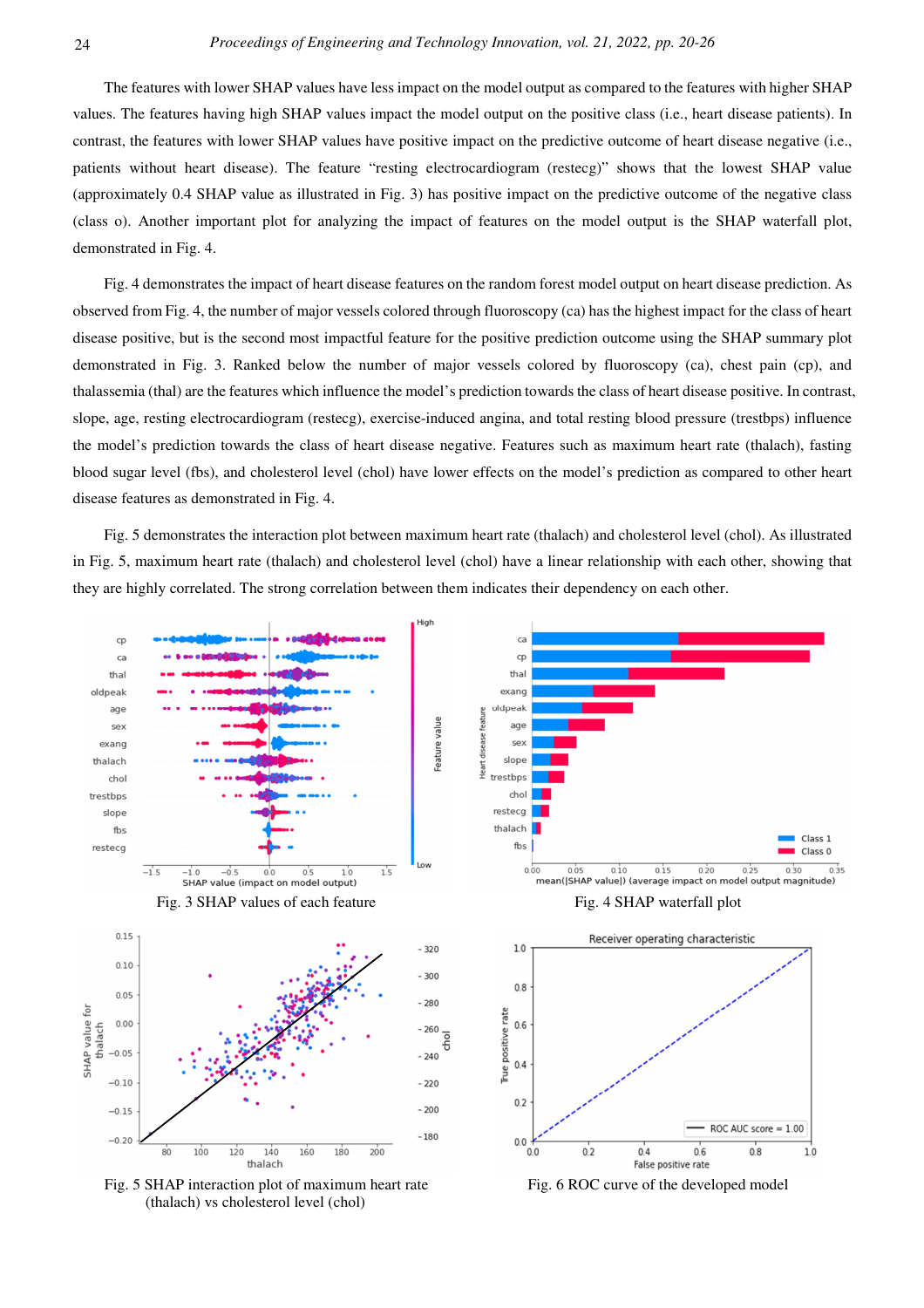

Fig. 6 demonstrates the receiver operating characteristic (ROC) curve of the random forest model for heart disease diagnosis. As can be seen, the area under the ROC curve is 1.00, which shows that the model is perfect for the detection of heart disease. Moreover, the area score or the area under curve (AUC) value of 1.00 evidently proves that the model performs well and does not have the prediction outcome of false positive and false negative classes on the test set conducted in the experiment.

Fig. 7 demonstrates the SHAP interaction plot between total resting blood pressure (trestbps) and age. As demonstrated in Fig. 7, the SHAP interaction values for total resting blood pressure (trestbps) are higher for the patients above the age of 50 years. Thus, the plot evidently proves that there is high positive interaction between age and total resting blood pressure (trestbps). Fig. 8 illustrates the SHAP interaction value for maximum heart rate (thalach) and age. As observed from Fig. 8, the SHAP interaction value for maximum heart rate (thalach) is higher for the patients above the age of 45 years. Thus, the plot appears to prove that there is high positive interaction between age and maximum heart rate (thalach).

#### **6. Conclusions**

This study presents an explainable and automated heart disease diagnosis model using the SHAP model explanation technique and random forest-based ensemble learning method. With the SHAP technique, an interpretable random forest model with 100% prediction accuracy is successfully developed. The SHAP technique is effective for providing the intuition and the reasoning behind the predictive outcome of ensemble learning methods such as random forest for heart disease diagnosis. For future work, it is recommended to use various model explanation techniques and machine learning algorithms, such as extreme boosting and deep learning, to identify whether a patient is suffering from heart disease or not. The results of future work will facilitate the trusted and reliable automated intelligent heart disease diagnosis models that would become alternatives to the healthcare experts.

## **Conflicts of Interest**

The author has no conflicts of interest.

#### **References**

- [1] S. Liu, X. Wang, M. Liu, and J. Zhu, "Towards Better Analysis of Machine Learning Models: A Visual Analytics Perspective," Visual Informatics, vol. 1, no. 1, pp. 48-56, March 2017.
- [2] K. Aas, M. Jullum, and A. Løland, "Explaining Individual Predictions When Features Are Dependent: More Accurate Approximations to Shapley Values," Artificial Intelligence, vol. 298, Article no. 103502, September 2021.
- [3] A. Chatzimparmpas, R. M. Martins, I. Jusufi, and A. Kerren, "A Survey of Surveys on the Use of Visualization for Interpreting Machine-Learning Models," Information Visualization, vol. 19, no. 3, pp. 207-233, July 2020.